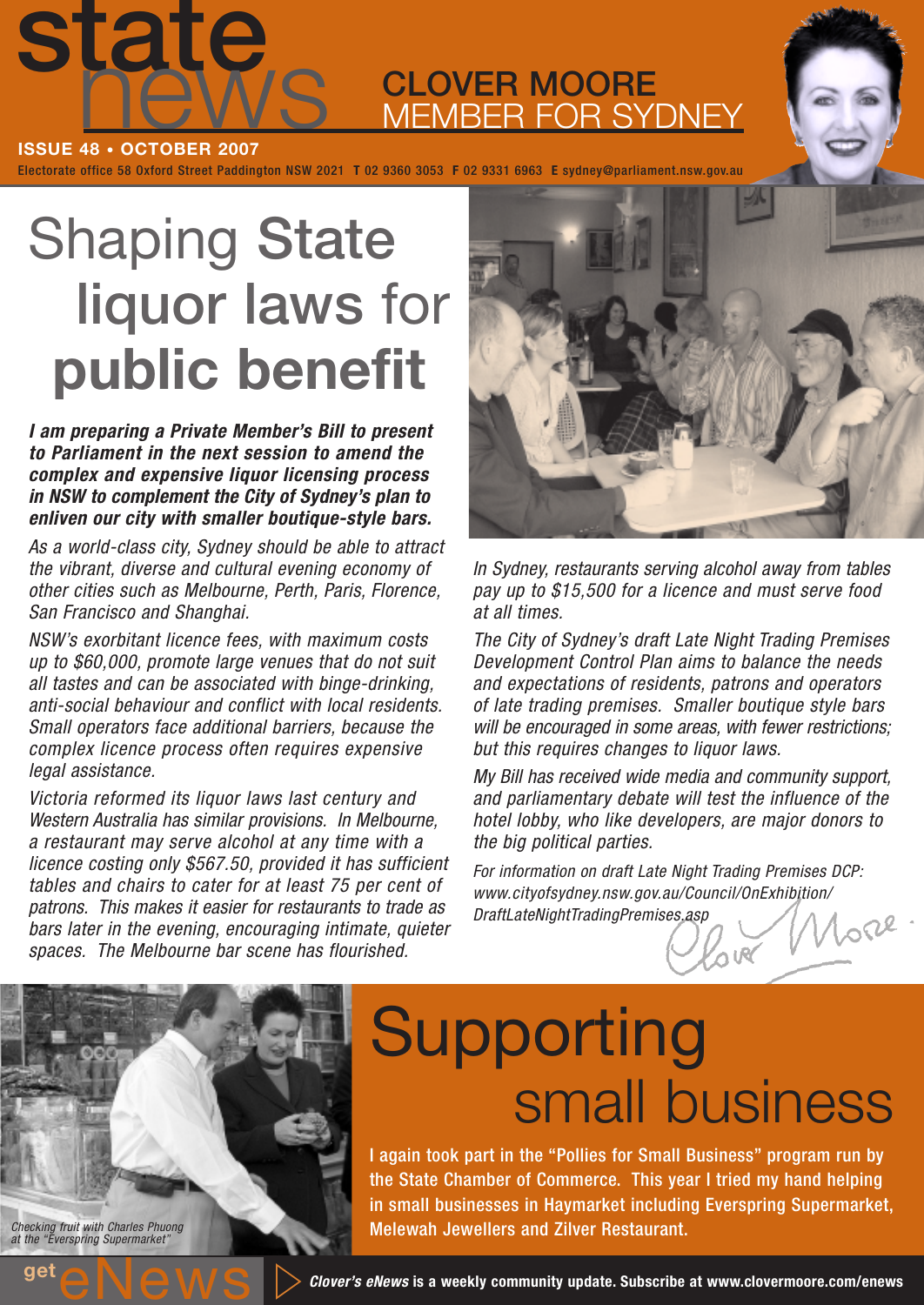#### FROM PARLIAMENT

#### **State budget**

**The Sydney electorate's \$656.2 million budget allocation mostly went to upgrade CBD-based Government offices, IT and vehicles.** There is \$67 million this year for the Barrangaroo redevelopment.

The budget allocates funds for roads, buses and studies, but not sustainable transport. The only solution to inner city

#### MSIC continues

**Parliament voted to extend the Medically Supervised Injecting Centre (MSIC) trial in Kings Cross for four more years.**

Over its six years, the Centre managed over 2,100 overdoses that could have resulted in death; made over 6,000 referrals; prevented nearly 200,000 public injections; halved local used

## **Urging action on GLOBAL WARMING**

**In Parliament, I initiated debate to get action on climate change. Violent storms and floods demonstrated the potential human and economic costs of climate change, reinforcing warnings that the cost of inaction far outweighs the cost of action.**

A systematic approach with agreed targets must replace the current mishmash of incentives and rebates. I called for "greening" of buildings, which account for about half our emissions, reinstatement of the withdrawn 40 per cent BASIX energy efficiency targets for apartments, and a lift on bans that prevent Councils pursuing stronger targets.

There is no strategy to cut Sydney's rapidly increasing transport emissions, and I again called for a planned, sustainable, integrated transport system with a single State authority to coordinate efficient and sustainable services.

I urged all levels of government to work with community and business for a strong and internationally competitive green economy.



congestion is five new "cattle class" buses, where most people have to stand.

No funding for light rail, no integrated transport strategy, no single transport authority and no cutting-edge projects. Another \$69 million is allocated for the ongoing farce of integrated ticketing.

syringe collections; and cut local ambulance drug overdose call-outs by 80 per cent.

The majority of MPs recognise that the MSIC is about tolerance and compassion, keeping drug users alive until they can get off drugs, and independent surveys show that the strong local support for the facility continues to grow.



**Between 1993 and 2003 Sydney's waste generation increased by 161 per cent and Sydney could produce over eight million tonnes of waste per year by 2020.**

In Parliament I urged the Government to enforce extended producer responsibility (EPR), where producers are accountable for the entire "lifecycle" of products, from extraction to disposal. NSW has had this power since 2001 but relies on ineffective voluntary schemes that encourage "built-in obsolescence".

Australia lags behind countries like Sweden, Japan and South Korea, which require companies to accept and recycle electrical products when new ones are sold.



# **APEC impacts**

Sydney should be able to host international leaders' meetings to develop solutions to international problems, including global warming and poverty.

While the APEC legislation limited extra police powers to the event and security area, I raised concerns about balancing security and civil rights in Parliament and requested an effective APEC communications strategy, sensitive treatment of homeless people, and continuity of services like home nursing. The City provided some free parking for CBD and Millers Point residents who were most affected and had few other options.

I will review the Government report to Parliament required under the APEC Act and I have long supported a Human Rights Act, which could protect civil rights we take for granted.

**Copies of my submissions, questions and speeches are available from my Electorat**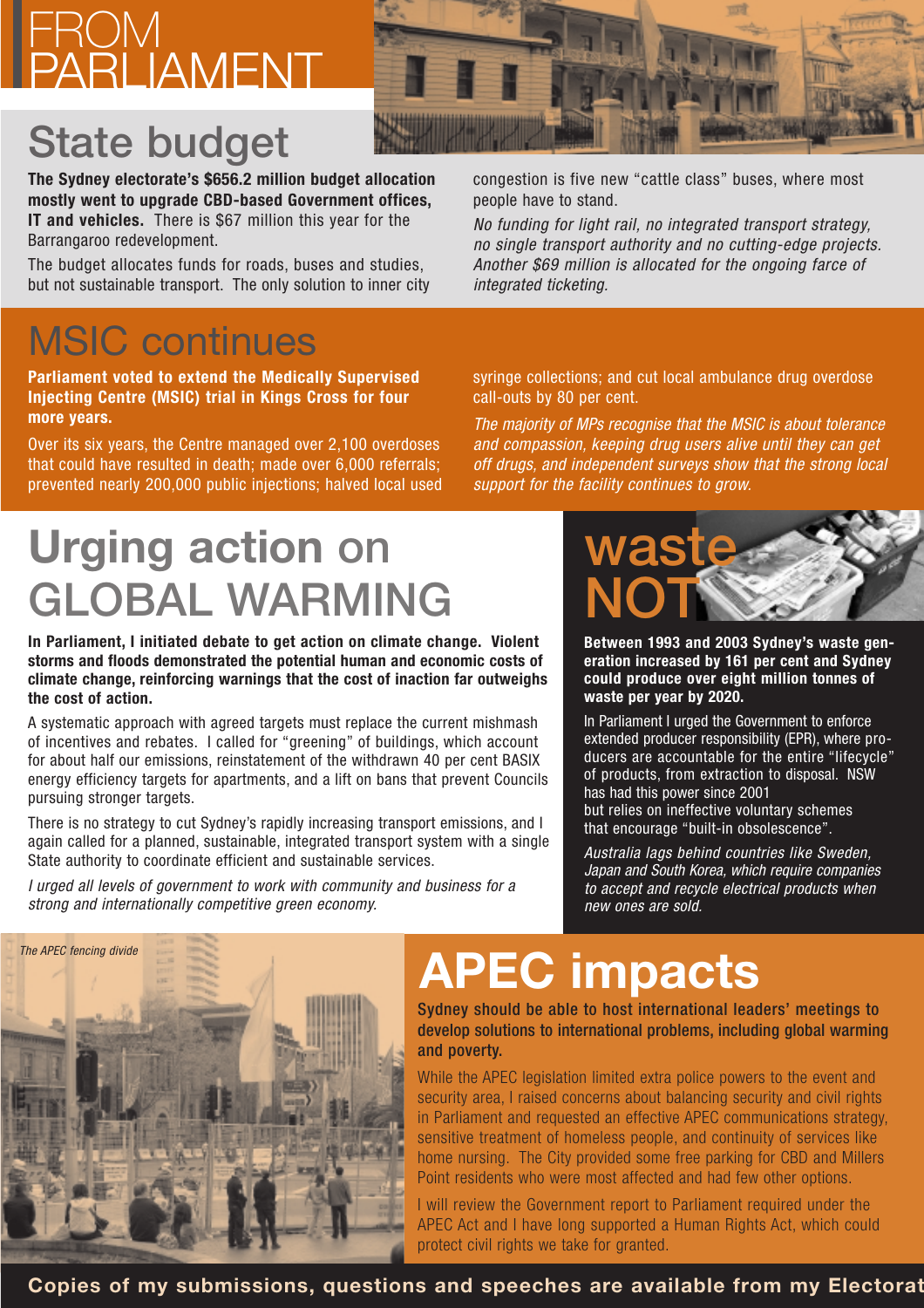#### TRANSPORT +ENVIRONMENT

#### *reducing NOISE*

**My submission on the proposed updated Noise Control Regulation 2000 seeks better noise protection for inner city residents.**

I advocate better enforcement and tighter controls to reduce noise from vehicles including car sound systems, garbage trucks, buses and marine vessels and plus tighter restrictions on leaf blowers.

My recommendations on residential amplified noise seek to balance protecting quiet enjoyment and allowing apartment residents to live as they choose, and I am pursuing stricter noise controls for low frequency / sub woofer sound in apartments.



#### **Sydney ferries inquiry**

**Sydney's harbour provides a unique public transport opportunity** and my submission to the Special Commission of Inquiry into Sydney Ferries recommends ferry shuttle services to Woolloomooloo, Elizabeth Bay, Rushcutters Bay, Barrangaroo, Pyrmont, and the Fish Markets.

Much of the inner city wraps around the harbour, which should provide an alternative to traffic congestion in narrow inner city streets.

#### **Clearways out of South Dowling Street north**

**The RTA has permanently removed the clearway on South Dowling Street between Flinders and Oxford Street**, which is a residential precinct lined with terrace houses and high pedestrian activity. Council will consult to develop a resident parking plan.

Following a community meeting I convened in December 2005, the Minister for Roads set up a six month trial removal to address residents' concerns about pedestrian safety and pollution.





After weakening the Environmental Planning and Assessment Act 1979 to reduce people's right to be involved in shaping their neighbourhoods, the Minister for Planning has chosen a panel to review the Heritage Act 1977, covering the listing process, stakeholders' roles, appeal rights, State heritage status criteria, and "efficiency".

I am concerned about the pro-development agenda, and I urge you to make a submission to ensure effective heritage protection is retained.

**Information:** www.heritage.nsw.gov.au/ 09\_subnav\_02.htm#heritageactreview

## *pushing pedals*

**In Parliament, I asked the Government to improve cycling infrastructure to reduce private vehicle dependency: bicycles are clean, cheap and healthy.**

Research shows that Sydneysiders would cycle more if there were dedicated, connected bike lanes, and better driver awareness.

I lobbied the Commonwealth Government and Opposition for essential investment in sustainable transport in Sydney, including light rail and the City's Bike Plan.